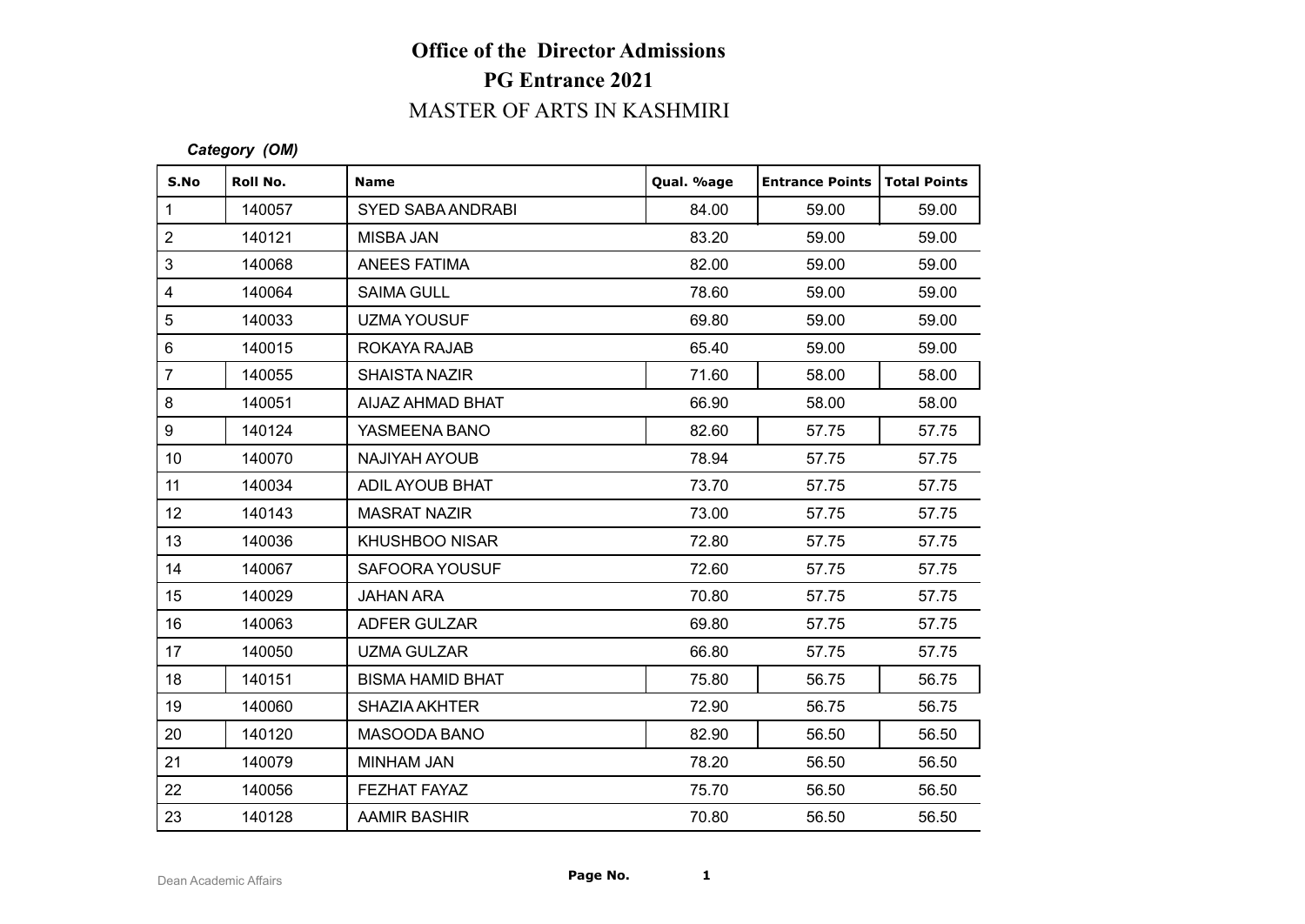# **Office of the Director Admissions PG Entrance 2020**

# MASTER OF ARTS IN KASHMIRI

#### *Category (OM)*

| S.No | Roll No. | <b>Name</b>               | Qual. %age | <b>Entrance Points</b> | <b>Total Points</b> |
|------|----------|---------------------------|------------|------------------------|---------------------|
| 24   | 140049   | AASIA YOUSUF              | 68.50      | 56.50                  | 56.50               |
| 25   | 140075   | <b>ULFAT JAN</b>          | 62.80      | 56.50                  | 56.50               |
| 26   | 140074   | NADEEMA AKHTER            | 71.60      | 55.50                  | 55.50               |
| 27   | 140022   | UZMA AZIZ                 | 59.38      | 55.50                  | 55.50               |
| 28   | 140065   | <b>INSHA BASHIR</b>       | 77.90      | 55.25                  | 55.25               |
| 29   | 140038   | AMINA AKHTER              | 74.20      | 55.25                  | 55.25               |
| 30   | 140138   | <b>RUBEENA AKHTER</b>     | 79.33      | 54.00                  | 54.00               |
| 31   | 140027   | <b>SAHILA MAJEED</b>      | 67.70      | 53.75                  | 53.75               |
| 32   | 140094   | AAQIB YAQOOB              | 71.10      | 53.25                  | 53.25               |
| 33   | 140039   | AANISA MAQBOOL            | 58.48      | 53.25                  | 53.25               |
| 34   | 140037   | <b>MISBA JAN</b>          | 68.20      | 52.75                  | 52.75               |
| 35   | 140071   | URFI JAN                  | 60.10      | 52.75                  | 52.75               |
| 36   | 140026   | <b>REHMEENA JAN</b>       | 60.93      | 51.75                  | 51.75               |
| 37   | 140040   | AIJAZ AHMAD GANIE         | 72.00      | 51.50                  | 51.50               |
| 38   | 140002   | <b>ISHFAQ AHMAD PANOO</b> | 71.60      | 51.50                  | 51.50               |
| 39   | 140028   | <b>IQRA HAMID</b>         | 69.80      | 51.50                  | 51.50               |
| 40   | 140157   | <b>NUZHAT KHALEEL</b>     | 67.30      | 51.50                  | 51.50               |
| 41   | 140005   | AATIRAH AKBAR             | 65.80      | 51.50                  | 51.50               |
| 42   | 140150   | NAZIA MAJID               | 63.70      | 51.50                  | 51.50               |
| 43   | 140122   | <b>ULFAT NABI</b>         | 64.10      | 51.00                  | 51.00               |
| 44   | 140141   | MUZAMIL FAYAZ             | 74.70      | 50.75                  | 50.75               |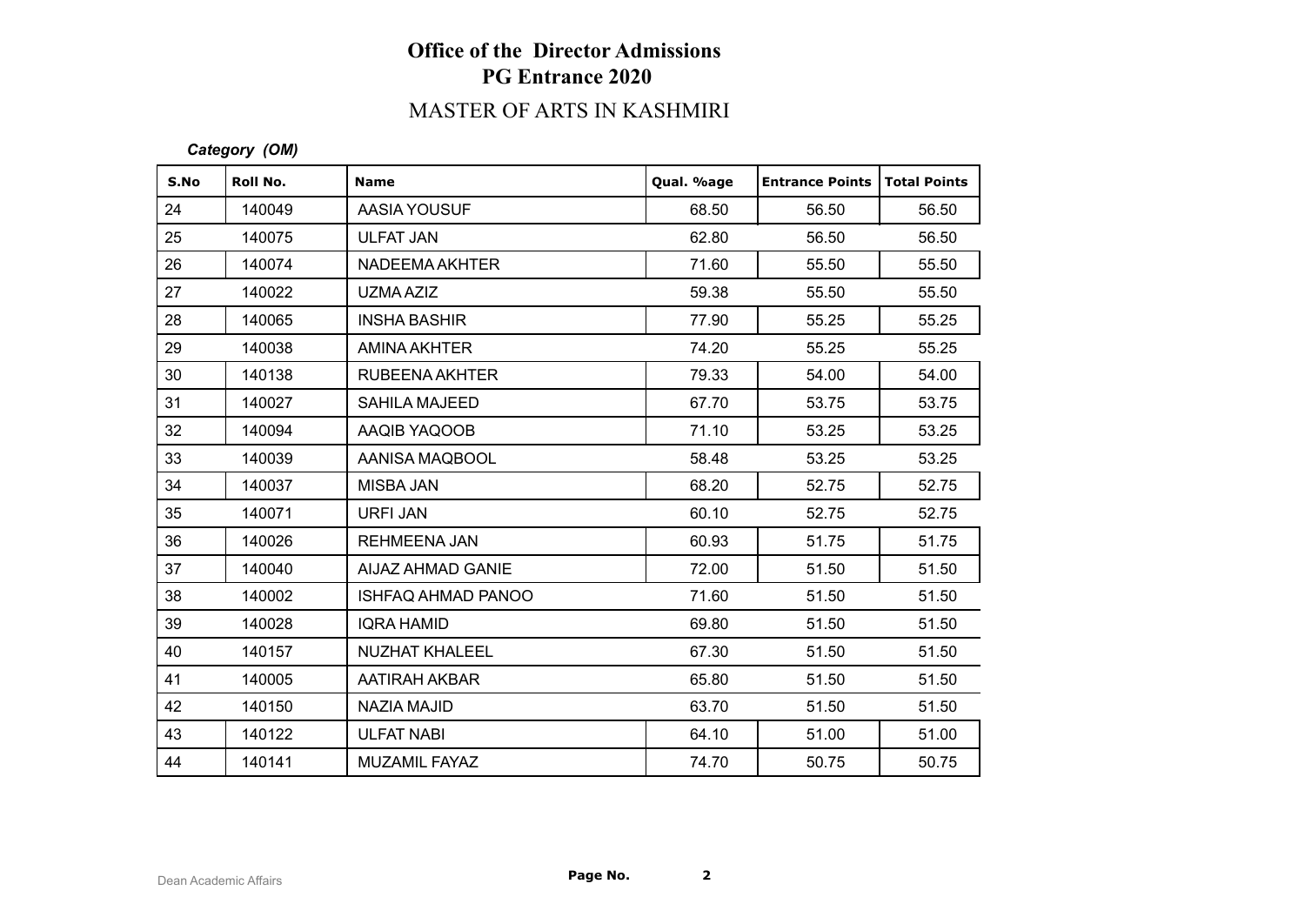## **Office of the Director Admissions PG Entrance 2020**

### MASTER OF ARTS IN KASHMIRI

*Category (ST)*

| S.No | Roll No. | <b>Name</b>               | Oual. %age | <b>Entrance Points   Total Points</b> |       |
|------|----------|---------------------------|------------|---------------------------------------|-------|
| 45   | 140155   | <b>ISHFAQ BASHIR LONE</b> | 75.00      | 44.25                                 | 44.25 |

*Category (RBA)*

| S.No | Roll No. | <b>Name</b>                | Qual. %age | <b>Entrance Points</b> | <b>Total Points</b> |
|------|----------|----------------------------|------------|------------------------|---------------------|
| 46   | 140163   | NUSRAT SHAFI               | 67.00      | 50.75                  | 50.75               |
| 47   | 140044   | SHAHID AHMAD KHANDAY       | 65.60      | 50.25                  | 50.25               |
| 48   | 140115   | <b>IRSHAD AHMAD GANIEE</b> | 68.80      | 49.75                  | 49.75               |
| 49   | 140133   | KHUSHBOO RAMZAN            | 67.30      | 49.50                  | 49.50               |
| 50   | 140117   | SHEGUFTA AKHTER            | 63.70      | 47.25                  | 47.25               |
| 51   | 140047   | FAROZ AHMAD MIR            | 74.70      | 45.50                  | 45.50               |

*Category (WUP)*

| S.No | Roll No. | <b>Name</b>          | Qual. %age | <b>Entrance Points   Total Points</b> |       |
|------|----------|----------------------|------------|---------------------------------------|-------|
| -52  | 140069   | <b>SHAYISTA GULL</b> | 63.80      | 50.00                                 | 50.00 |
| -53  | 140123   | ANISA HASSAN         | 73.70      | 34.50                                 | 34.50 |

*Category (CDP)*

| S.No | Roll No. | <b>Name</b>      | Qual. %age | <b>Entrance Points   Total Points</b> |       |
|------|----------|------------------|------------|---------------------------------------|-------|
| 54   | 140012   | ) ANWAR<br>SYED. | 67.50      | 21.50                                 | 21.50 |

*Category (NCC)*

| S.No | Roll No. | <b>Name</b>  | Qual. %age | <b>Entrance Points   Total Points</b> |       |
|------|----------|--------------|------------|---------------------------------------|-------|
| 55   | 140092   | AASIF QAYOOM | 61.50      | 20.25                                 | 20.25 |